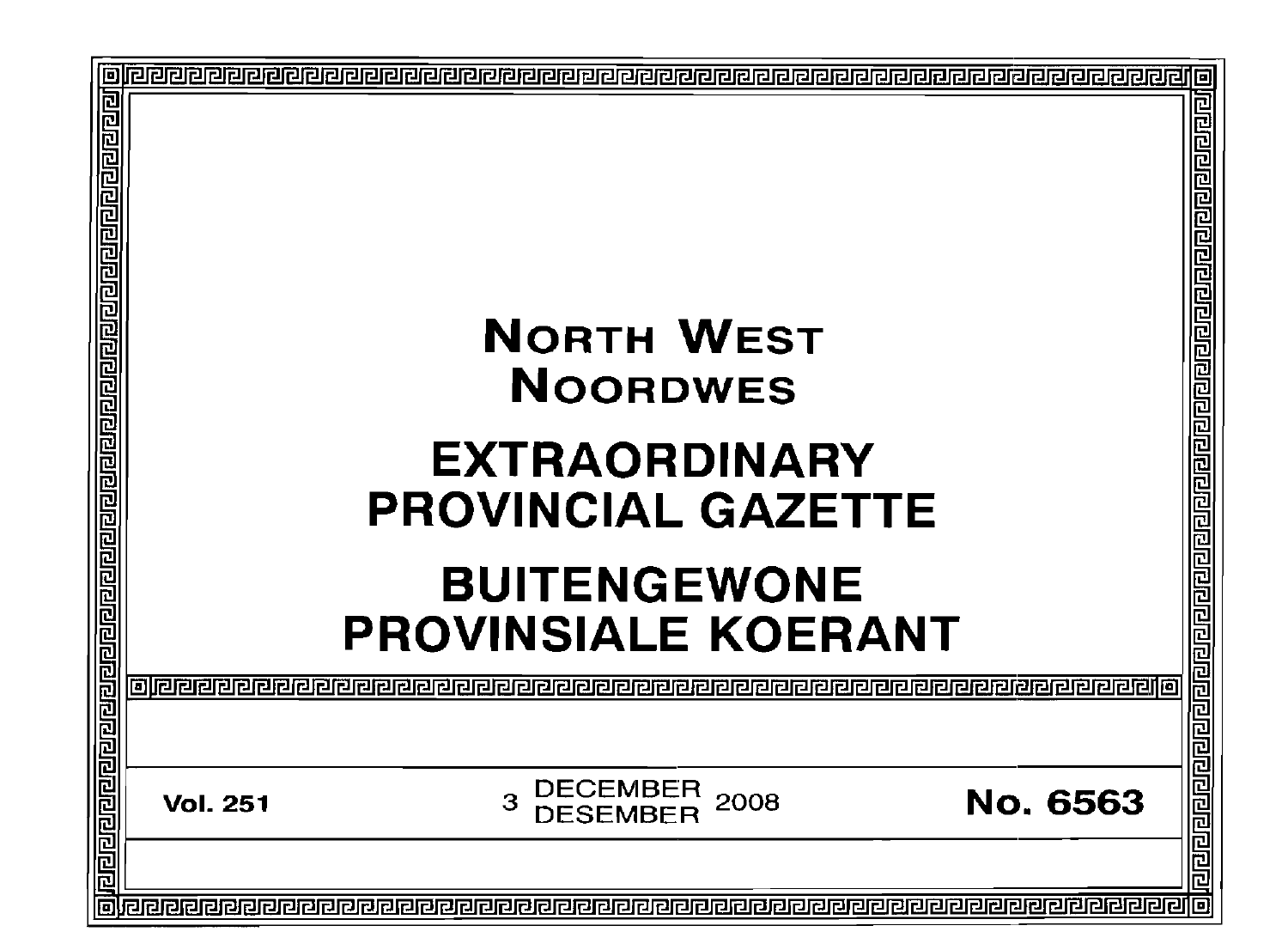# No. **CONTENTS • INHOUD GENERAL NOTICE** *Page Gazette* No. No. 666 Development Facilitation Act (67/1995): Approval of a land development area: Part of the Remainder of Portion 2, farm Sjambok Zyn Oude Kraal 258 JR .. 3 6563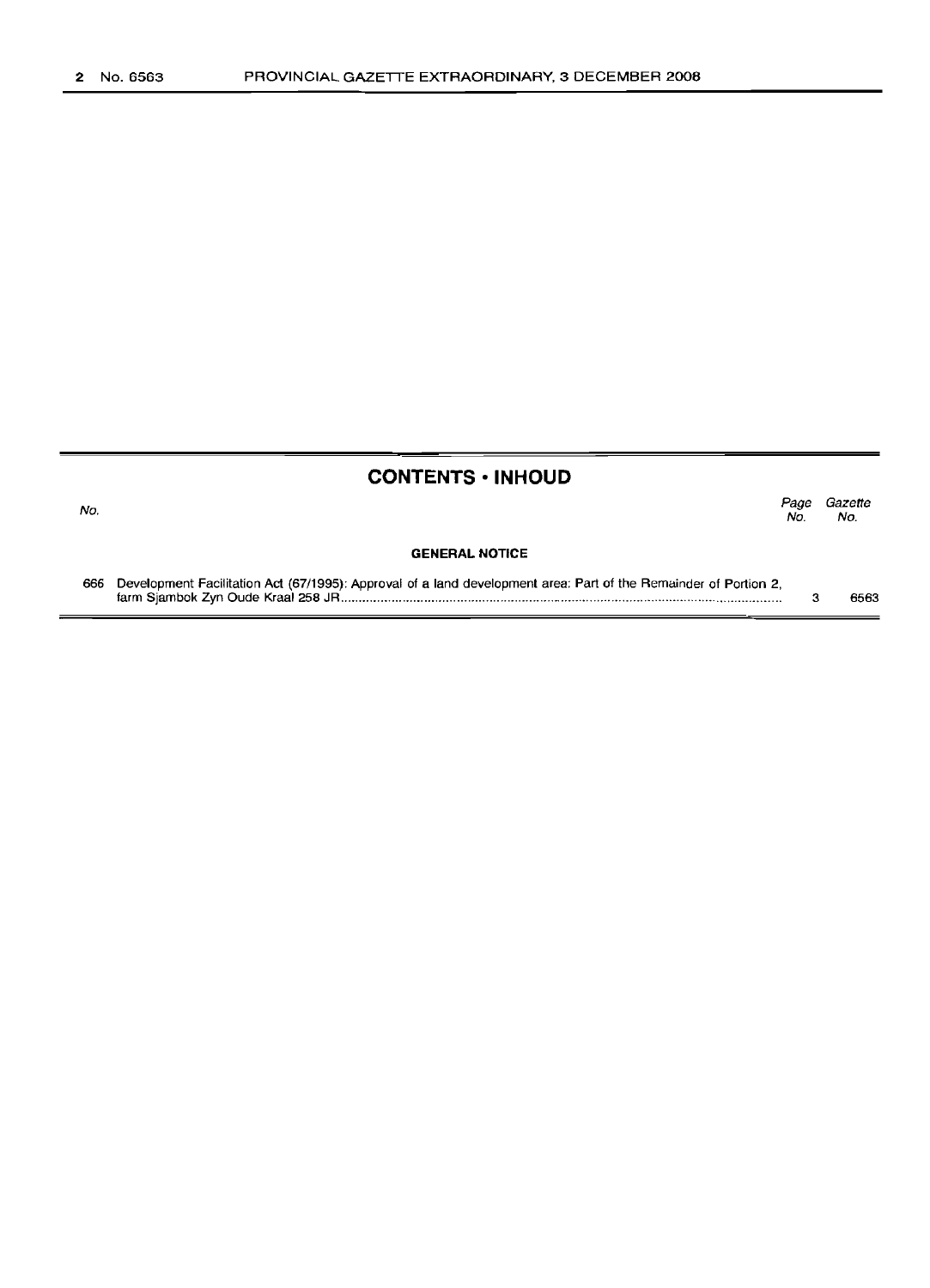# GENERAL NOTICE

# NOTICE 666 OF 2008

## NORTH WEST DEVELOPMENT TRIBUNAL

# NOTICE IN TERMS OF SECTION 33 (4) OF THE DEVELOPMENT FACILITATION ACT, 1995

It is hereby notified in terms of section 33 (4) of the Development Facilitation Act (Act No. 67 of 1995), that the North West Development Tribunal has approved the Land Development Area application in respect of Garankuwa Unit 20 situated on a part of the Remainder of Portion 2 of the farm Sjambok Zyn Oude Kraal 258-JR subject to the following Conditions of Establishment.

# "CONDITIONS OF ESTABLISHMENT"

CONDITIONS OF ESTABLISHMENT IMPOSED BY THE CITY OF TSHWANE METROPOLITAN MUNICIPALITY (LAND OWNER/SELLER) IN TERMS OF THE PROVISIONS OF REGULATION 21 OF THE DEVELOPMENT FACILITATION ACT, 1995 IN RESPECT OF ERVEN IN THE GA-RANKUWA 20 LAND DEVELOPMENT AREA, LOCATED ON PORTION 40 (A PORTION OF PORTION 2) OF THE FARM SJAMBOK ZIJN OUDEKRAAL 258-JR

## 1. CONDITIONS TO BE COMPLIED WITH PRIOR TO THE DECLARATION OF THE TOWNSHIP AS AN APPROVED TOWNSHIP

(1) GENERAL The applicant shall ensure that the geotechnical report has been approved.

## 2. CONDITIONS OF ESTABLISHMENT

# (1) NAME

The name of the land development area shall be Ga-Rankuwa Unit 20.

## (2) DESIGN

The land development area shall consist of stands (erven) and streets as indicated on General Plan SG 1707/2006

## (3) ENGINEERING SERVICES

(a) The municipality shall be responsible for the installation and provision of internal engineering services; and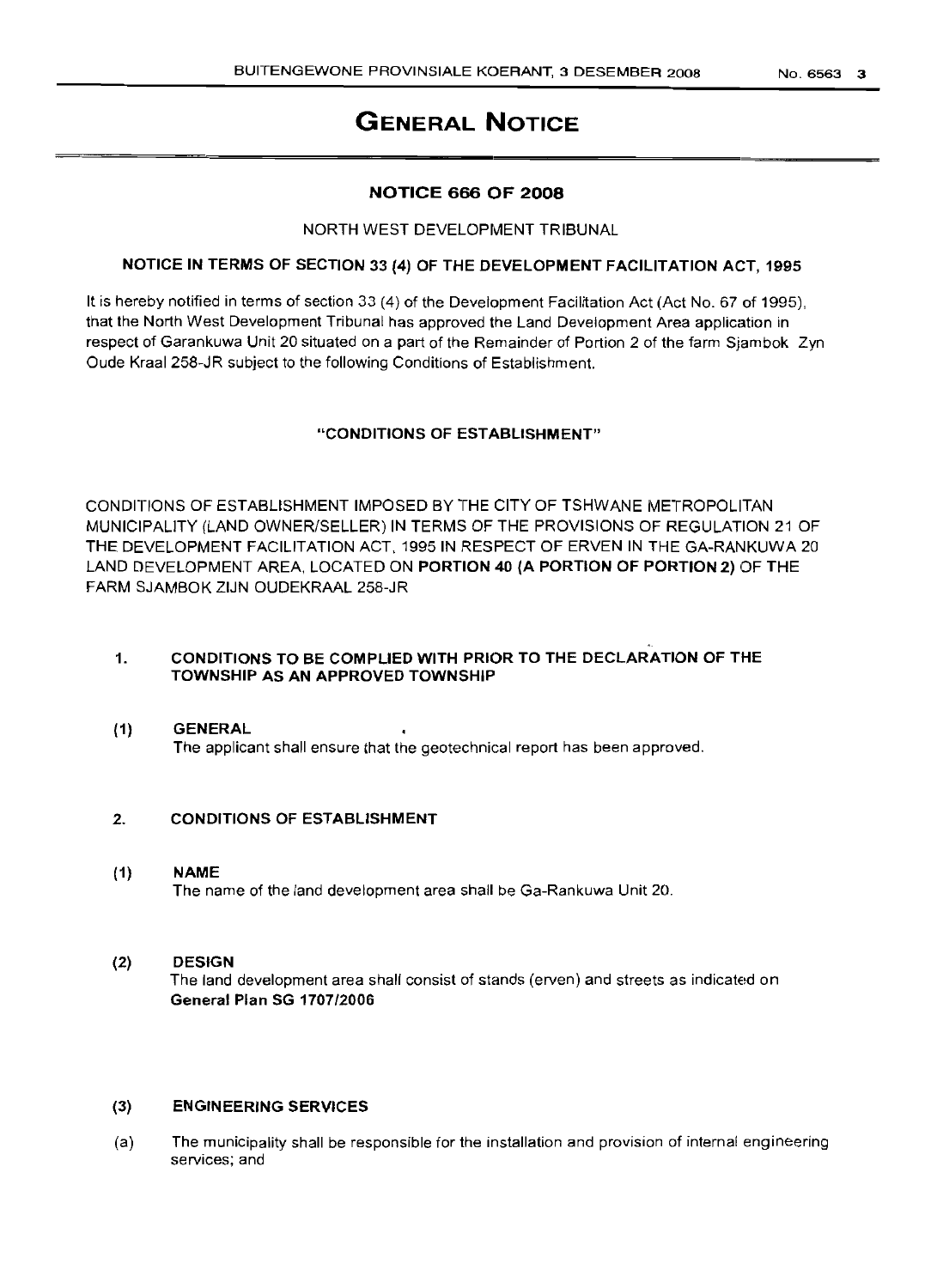- (b) The municipality shall be responsible for the installation and provision of external engineering services.
- (4) ENVIRONMENTAL EXEMPTION CONDITIONS IMPOSED BY THE NORTH WEST DEPARTMENT OF AGRICULTURE CONSERVATION AND ENVIRONMENT To be advised in terms of the Record of Decision.

# (5) DISPOSAL OF EXISTING CONDITIONS OF TITLE

All erven shall be made subject to existing conditions and servitudes if any, including the reservation of rights to minerals.

#### 3. TITLE CONDITIONS

#### (1) LAND USE

The land uses of the erven to be transferred in the above-mentioned township are as follows:

- (a) ALL ERVEN
- (i) The use zone of the erf is as defined and subject to such conditions as are contained in the Land Use conditions filed in the Deeds Office: Provided that on the date on which a town planning scheme or other land use control mechanism relating to the township comes into force the rights and obligations contained in such scheme shall supersede those contained in the aforesaid Land Use conditions.
- (ii) The use of the erf can on application to the municipality concerned, be altered by the municipality on such terms as it may determine and subject to such conditions as it may impose.

#### (b) THE FOLLOWING CONDITIONS WOULD BE APPLICABLE TO THE SPECIFIC ERVEN IN THE DEVELOPMENT

(i) ERVEN 1 UP TO AND INCLUDING 174, 176 UP TO AND INCLUDING 201, 203 UP TO AND INCLUDING 238,240 UP TO AND INCLUDING 407, 413 UP TO AND INCLUDING 528, 530 UP TO AND INCLUDING 671, 675 UP TO AND INCLUDING 685,687 UP TO AND INCLUDING 1082,1084 UP TO AND INCLUDING 1178,1181 UP TO AND INCLUDING 1237, 1240 UP TO AND INCLUDING 1336 AND 1339 UP TO AND INCLUDING 1461

The use zone of the erf shall be "Residential": Provided that on the date on which a town planning scheme or other land use control mechanism relating to the erf comes into force, the rights and obligations contained in such scheme shall supersede the above.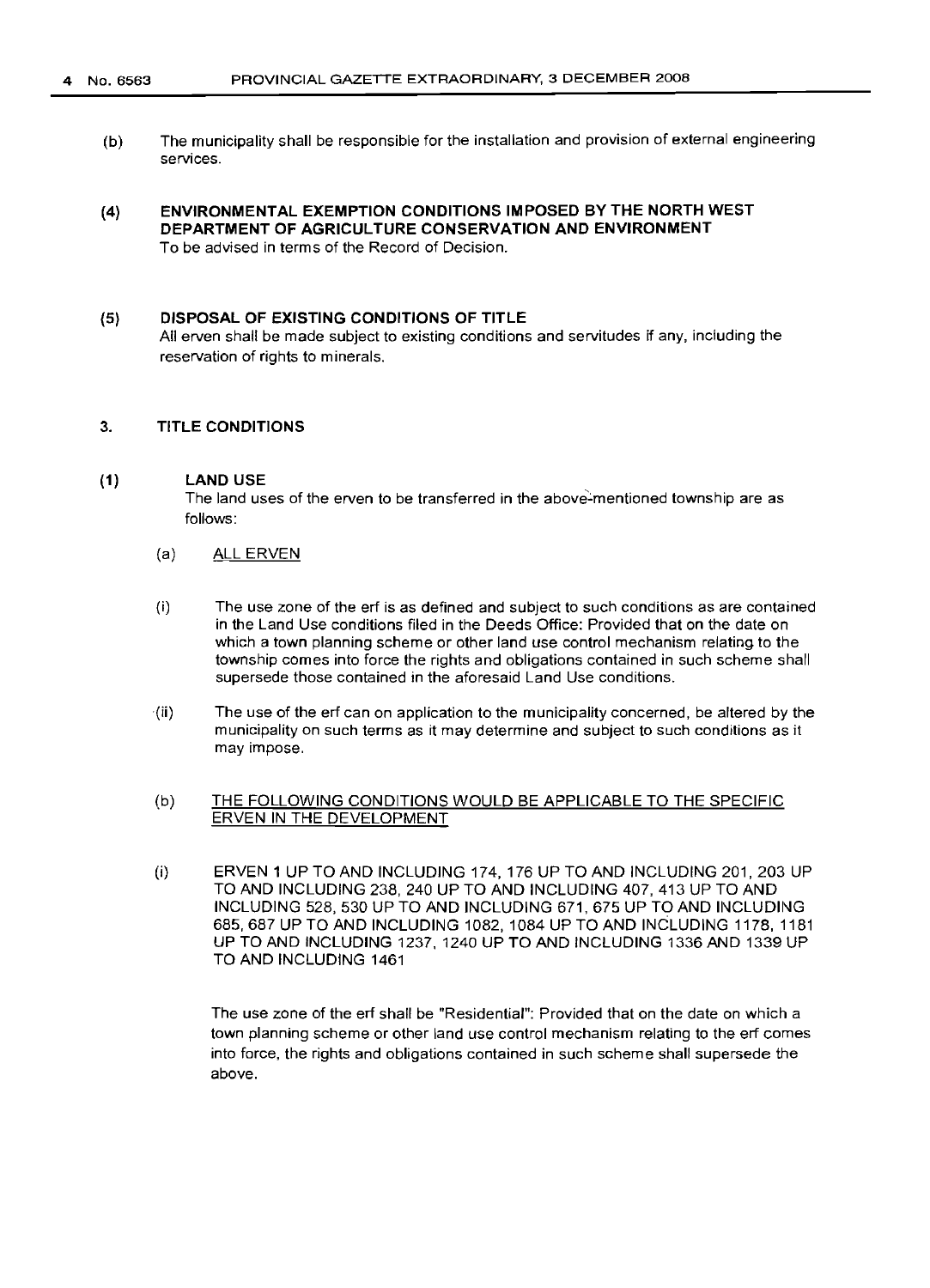(ii) ERVEN 408 UP TO AND INCLUDING 412 AND 1462 UP TO AND INCLUDING 1467

The use zone of the erf shall be "Business Purposes" (shops): Provided that on the date on which a town planning scheme or other land use control mechanism relating to the erf comes into force the rights and obligations contained in such scheme shall supersede the above.

- (iii) ERVEN 239, 674 AND 1338 The use of the erf shall be "Community Facilities" (community hall, clinic, etc.): Provided that on the date on which a town planning scheme or other land use control mechanism relating to the erf comes into force, the rights and obligations contained in such scheme shall supersede the above.
- (iv) ERVEN 175,672,686, 1083, 1180, 1239 AND 1469 The use zone of the erf shall be "Community Facility" (creche): Provided that on the date on which a town planning scheme or other land use control mechanism relating to the erf comes into force the rights and obligations contained in such scheme shall supersede the above.
- (v) ERVEN 202, 529, 673, 1179, 1238, 1337 AND 1468 The use zone of the erf shall be "Community Facility" (church): Provided that on the date on which a town planning scheme or other land use control mechanism relating to the erf comes into force the rights and obligations contained in such scheme shall supersede the above.
- (vi) ERVEN 1470 UP TO AND INCLUDING 1477 The use zone of the erf shall be "Public Open Space": Provided that on the date on which a town planning scheme or other land use control mechanism relating to the erf comes into force, the rights and obligations contained in such scheme shall supersede the above.

#### 4. **SERVITUDE/S FOR MUNICIPAL PURPOSES**

The following servitude/s shall be registered against the title deeds of all the erven:

1. This erf is subject to a servitude, 2m wide, in favour of the municipality for sewerage and other municipal purposes and in the case of a panhandle erf, an additional servitude for municipal purposes 2m wide across the access portion of the erf, if and when required by the municipality: Provided that the municipality may waive any such servitude.